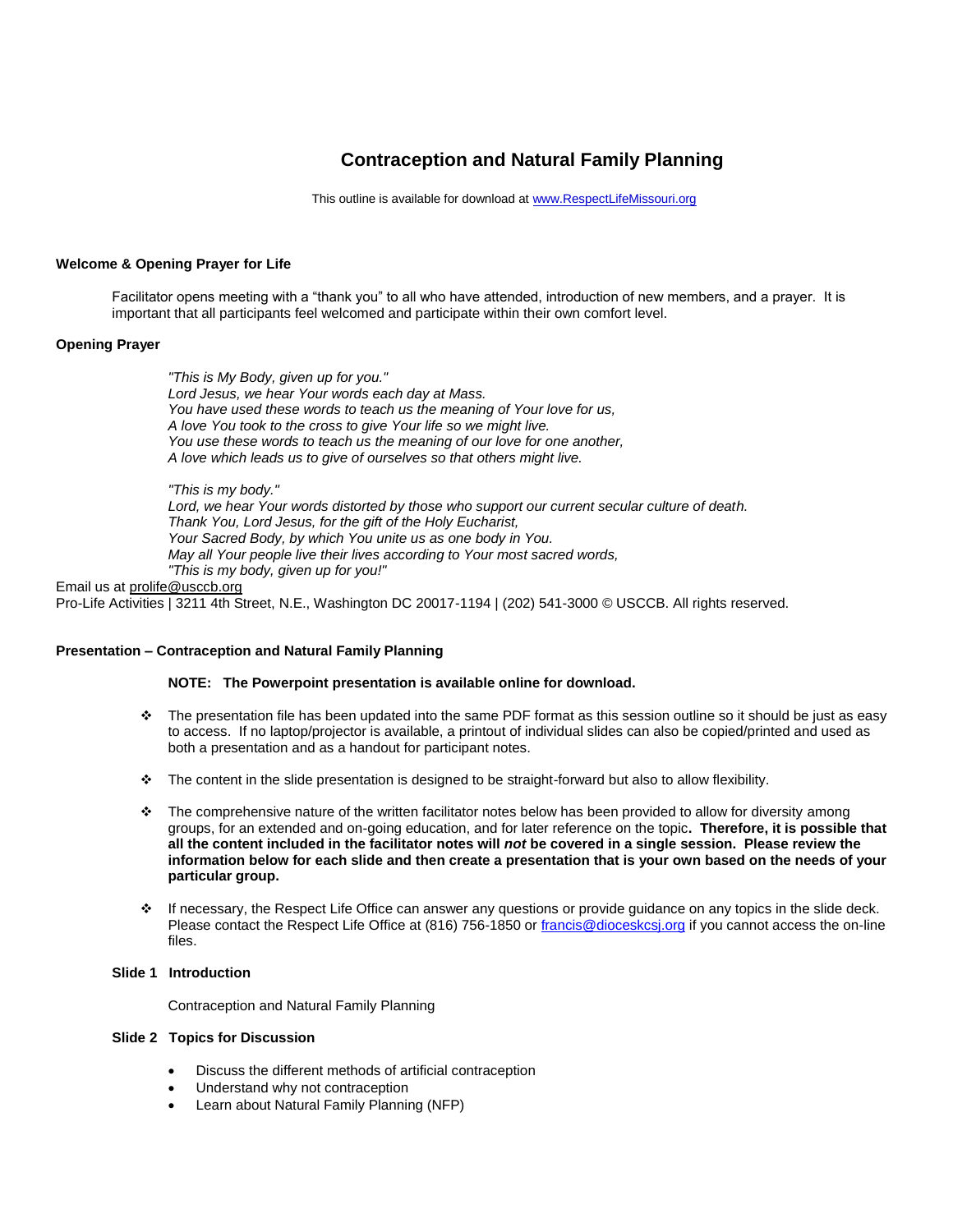# **Slide 3 Types of Contraception**

*Artificial Contraception* is the term given to the techniques and birth control methods use to prevent human fertilization. Other birth control methods are abortifacient, preventing the implantation of the fertilized egg and the removal or expulsion of the fetus or embryo from the uterus. The techniques and methods frequently overlap.

Contraception includes barrier methods, such as condoms or the diaphragm, injectable contraceptives, and hormonal contraception, also known as oral contraception. The most common method of hormonal contraception is the "pill". Hormonal emergency contraception can be both contraceptive and abortifacient.

# **Slide 4 The "Pill"**

- The "Pill" is used by over 10 million women in the US and about 4 million of those are under 25 years old.
- The "Pill" is designed to inhibit ovulation and sperm transport, thus preventing conception, but it also may change the lining of the inside of a woman's uterus causing an early abortion if conception does occur.
- Both pro-abortion and pro-life groups agree that sexually active woman likely experience at least one very early abortion every year that she is on the "Pill".

# **Slide 5 The "Pill" (cont'd)**

The "pill" increases the risk of breast cancer by over 40% if taken before a woman delivers her first baby. If taken 4 or more years before the woman's first child is born, the increase for breast cancer is 70% more. The pill can also increase the risk of liver and cervical cancer.

Other side effects include high blood pressure, blood clots, stroke, heart attack, depression, weight gain, and migraines. Approximately 50% of women who start on the Pill stop within the first year because of unpleasant side effects.

The pill makes a woman's body think it's pregnant because it gives a woman's body hormones that are present the first couple months of pregnancy. By doing this, the pill can stop ovulation.

Let's think about this for a second...when do you typically take a pill? You take a pill when you're sick. Pregnancy is not a disease, fertility is not a disease. Fertility is a perfectly healthy condition.

Look at it this way…if a teen guy walked into a doctor's office and said, *"Doctor, you know, I want to get the girls and the way to do that is to have big muscles. Would you please give me some steroids?"* Any doctor worth his salt will say, *"Son, get out of here. Join the wrestling team. Lift weights. Do pushups. I'm not going to give you steroids. They're bad for you. They could ruin you."*

However, if a teen girl goes into a doctor's office and says *"Doctor, I want to get a guy and the way to do that is to have sex. Can you keep me from getting pregnant?"* Many doctors say, *"Sure, I'll write you a prescription."* And that's a whole lot worse that steroids for her physically and psychologically in the long run.

Why has our culture told us that this makes sense? Why has our culture told us that this is a sensible thing for a doctor to do?

**Note**: "When they were first testing for the pill, they were trying to find a male contraceptive pill and a female contraceptive pill. In the first study group of males, they found that there was some slight shrinkage in the testicles of one male, so they stopped all testing of the male contraceptive pill—as a result, there is no such thing as a male "pill" today. In the first study group of females, three females died, so they just readjusted the dosage. Women are still dying from the pill.

# **Slide 6 The "Shot": Norplant & Depo-Provera**

The "Shot" or Depo-Provera is a long acting progestin hormone which is injected into a woman's muscle every three months. It decreases ovulation, inhibits sperm transport, and changes the lining of a woman's uterus. Since the "shot" changes the lining of the uterus, it can cause an early abortion when conception occurs.

Women who take Depo-Provera for two years or more before 25 have at least a 190% increased risk of developing breast cancer. Depo-Provera also reduces a woman's bone density and worsens her cholesterol level. One study found women who had Depo-Provera or other contraception shots for at least five years suffered a 430% increased risk of developing cervical cancer.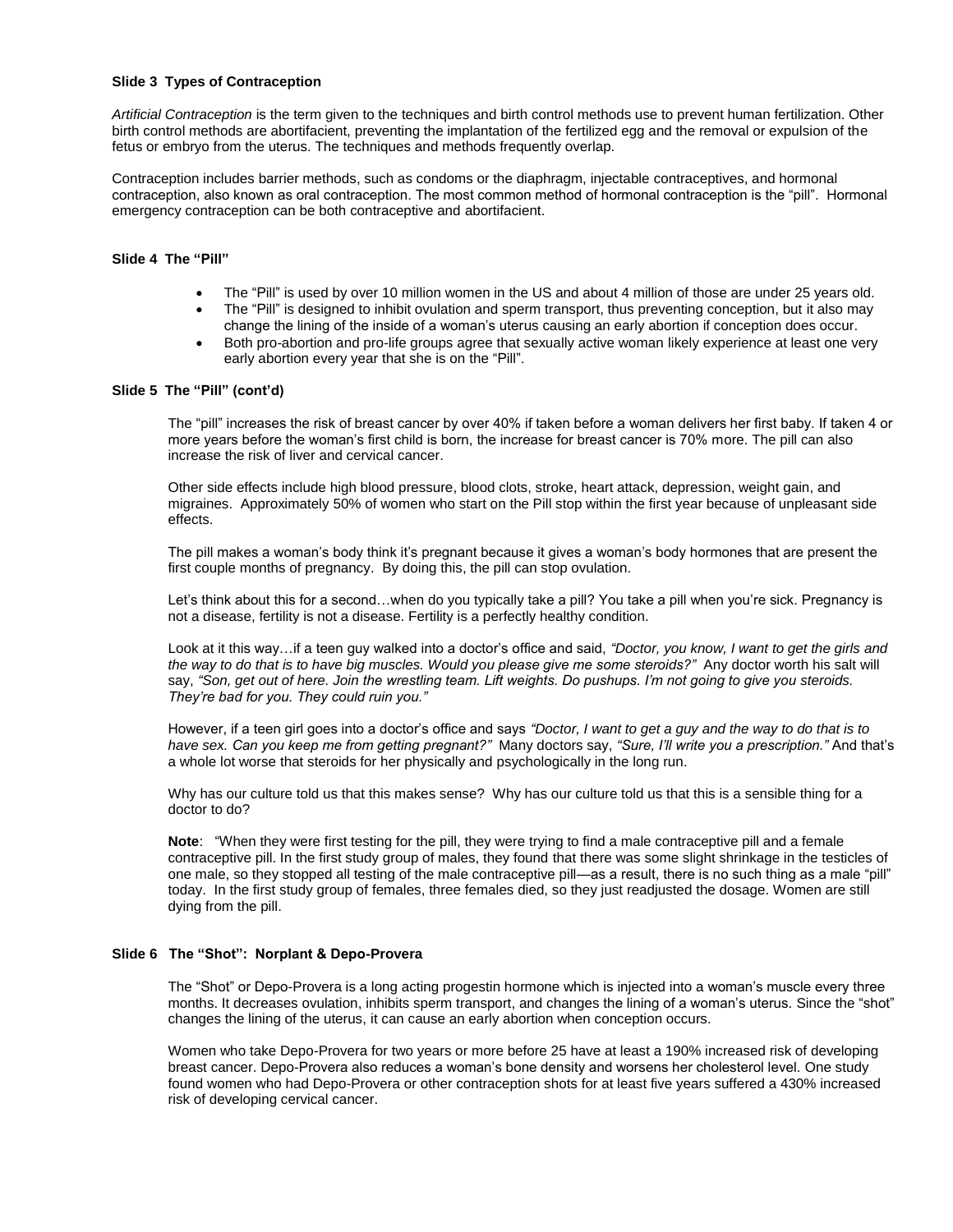Another progestin is Norplant which is a rubber-like tub placed under the woman's skin and left there for up to five years. Norplant has had over 50,000 law suits against the manufacturer citing complaints of irregular bleeding, scarring, muscle pain, and headaches.

There are also other hormonal contraceptives such as the Patch, the "Morning after Pill", the monthly injection Lunelle, vaginal inserts, and others. They use the same chemicals as the pill but are so new side effects have not been well researched.

# **Slide 7 Barrier Methods:**

#### Condoms

The condom has a failure rate that is estimated to be between 10-30% due to breakage or slippage during use, manufacturing defects, and defects caused by shipping or storing in a hot or very cold place. The condom does not stop the transmission of the AIDS virus because latex is actually porous and the holes in a condom are 50X larger than the HIV particle.

#### Spermicides

A spermicide is designed to kill the man's sperm. One researcher has noted that couples using certain spermicides within a month of conception have experienced a doubling in the rate of birth defects as well as doubling the rate of miscarriages.

#### IUD (Intrauterine Device)

IUD is a T-shaped device made of hard plastic; it may also contain copper or contraceptive hormones. A doctor inserts it into a woman's uterus which obstructs sperm transport. When conception occurs, the IUD can prevent implantation or destroy the new embryo by copper poisoning or by attack from the body's immune system, thus causing an early abortion. Some side effects of IUDs include uterine perforation (which may lead to a hysterectomy and infection), backaches, cramping, dysmenorrhea, and infertility.

# **Slide 8 Consequences of Contraception:**

There are also many adverse consequences to using contraception:

- Facilitates adultery
- Sexual involvement before marriage
- It is estimated that women taking contraception have an abortion each year without knowing.
- Increase in divorce
- Increase of unwanted pregnancies
	- o In 1960, 6% of white babies were born out of wedlock while in 1992, 22% were born out of wedlock.
	- o 22% of black babies were born out of wedlock in 1960, while in 1992, *68% of black babies are born out of wedlock!*
- Increase of abortions
	- o Contraceptives have changed people's lifestyles by increasing sex outside of marriage, which is not conducive to a strong family.
	- $\circ$  There is only one way to get pregnant so there is no such thing as an "accidental" pregnancy. However, since people have come to rely on contraception, they are surprised when they get pregnant unexpectedly. 50% of women who go to abortion clinics are there because of contraceptive failure!

# **Slide 9 Why Not Contraception?**

God build our pro-creative purpose into the design of our bodies. However, today babies are viewed as burdens in a society filled with contraception. People have the view that two children are ideal, three are accepted, but having more than three children means the parents do not know how to use contraception.

Catholics understand that even when an abortion does not result, the use of contraception still excludes God from the marital act. Simply stated, a sperm and an egg do not have a soul until they are joined. When they join together and a new human life is created, God also performs a new act of creation by forming a soul. Having babies is meant to be within the loving act of spouses because God wants the parents to love the children in the same way in which he loves all of us--in a committed and unconditional way.

## **Slide 10 What is Natural Family Planning (NFP)?**

Natural Family Planning (NFP) teaches a couple how to recognize the biological markers of a woman's reproductive system in a simple standardized fashion. When used to avoid pregnancy, the effectiveness is 96.8%. When used to achieve pregnancy the effectiveness is 76% in the 1 $\mathrm{^{st}}$  cycle of use and 98% by the  $6\mathrm{^{th}}$  cycle.

## **Slide 11 Why Natural Family Planning (NFP)?**